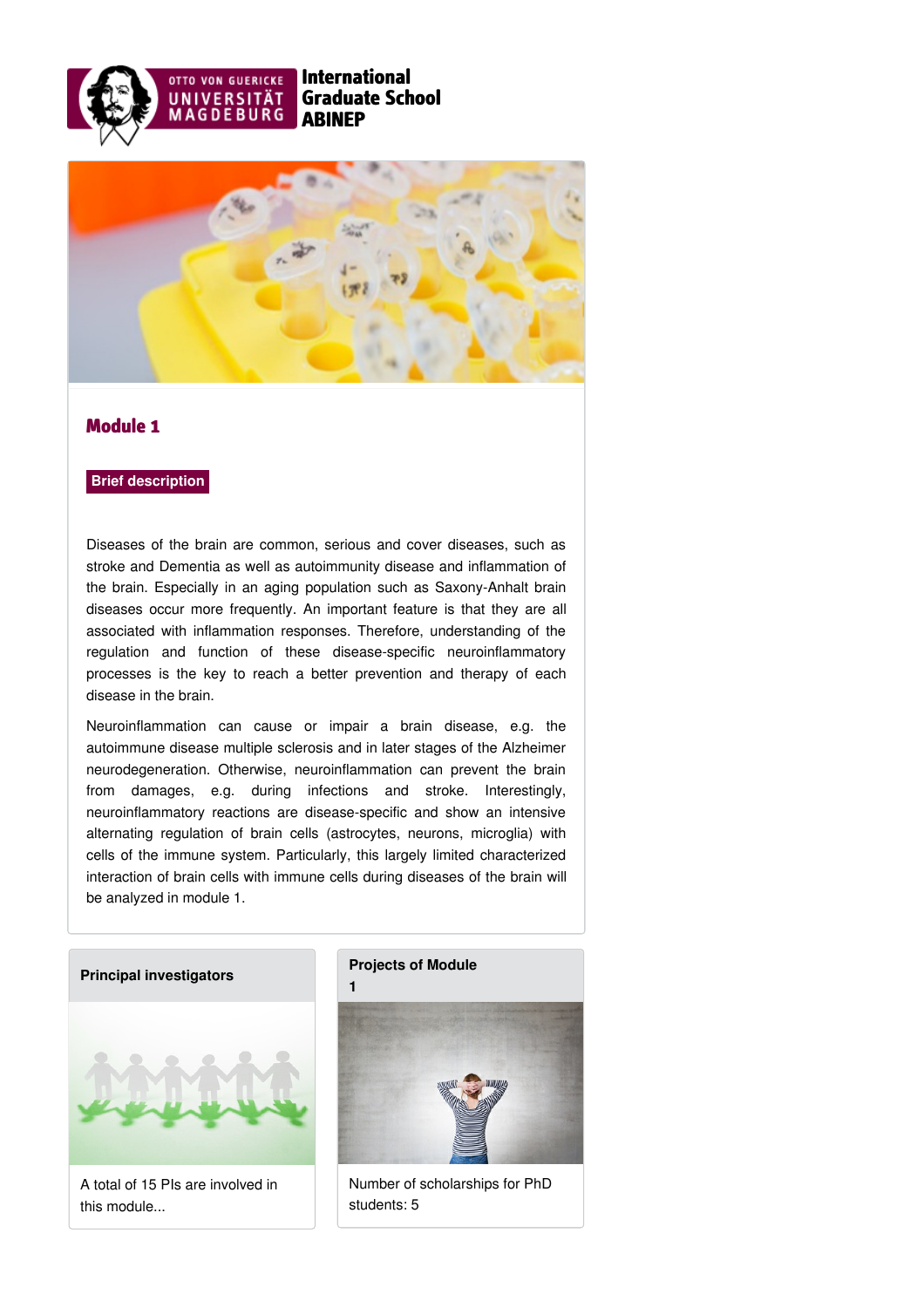**[Fellows](https://www.abinep.ovgu.de/Module+1/Fellows.html)**



**From left to right:**

Rituparna Bhattacharjee, Carla Cangalaya Lira, Timothy French, Sarah Schreier, Ayse Malci